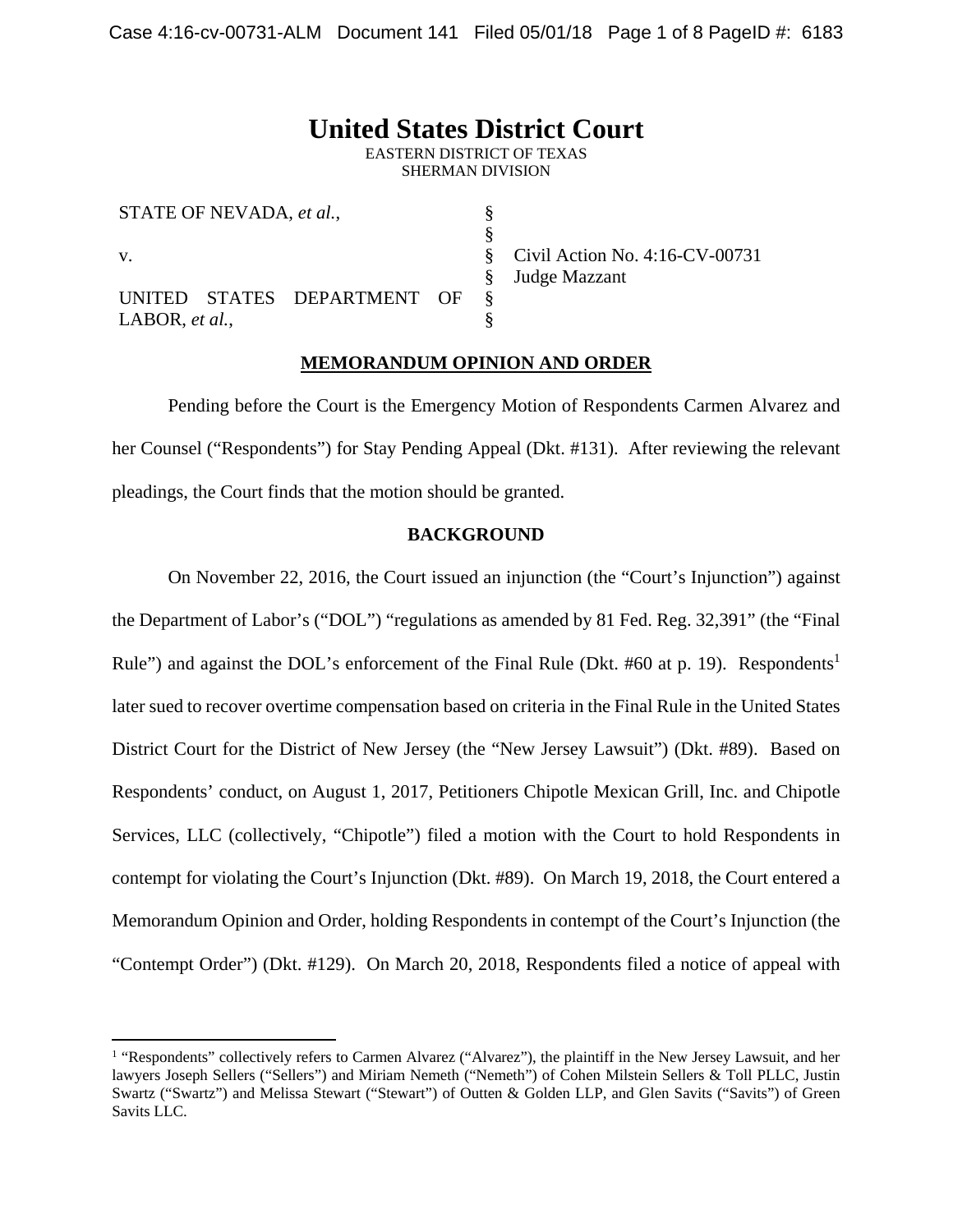the Fifth Circuit regarding the Contempt Order (Dkt. #130) and filed the Emergency Motion of Respondents Carmen Alvarez and Her Counsel for Stay Pending Appeal with the Court (Dkt. #131). On March 23, 2018, Chipotle filed Petitioners Chipotle Mexican Grill, Inc.'s and Chipotle Services, LLC's Opposition to Emergency Motion of Respondents Carmen Alvarez and Her Counsel for Stay Pending Appeal (Dkt. #134). On March 27, 2018, Respondents filed their reply (Dkt. #139).

## **LEGAL STANDARD**

District courts have the inherent power to stay proceedings pending before them, but this power is "incidental to the power inherent in every court to control the disposition of the cases on its docket with economy of time and effort for itself, for counsel, and for litigants." *In re M.J. Beebe*, No. 95-20244, 1995 WL 337666, at \*2 (5th Cir. May 15, 1995) (quoting *Landis v. N. Am. Co.*, 299 U.S. 248, 254 (1936)). Courts determining whether to issue a stay pending appeal may consider factors such as (1) whether the movant is likely to succeed on the merits; (2) whether the movant would suffer irreparable harm absent a stay; (3) whether granting the stay would substantially harm the other parties; and (4) whether granting the stay would serve the public interest. *In re First S. Sav. Ass'n*, 820 F.2d 700, 704 (5th Cir. 1987). Where "there is even a fair possibility that the stay . . . will work damage to someone else," the party seeking a stay "must make out a clear case of hardship or inequity in being required to go forward." *Landis*, 299 U.S. at 255; *see Ind. State Police Pension Tr. v. Chrysler LLC*, 556 U.S. 960, 961 (2009) (citation omitted) ("'[A] stay is not a matter of right, even if irreparable injury might result otherwise.' It is instead an exercise of judicial discretion, and the 'party requesting a stay bears the burden of showing that the circumstances justify an exercise of that discretion.'").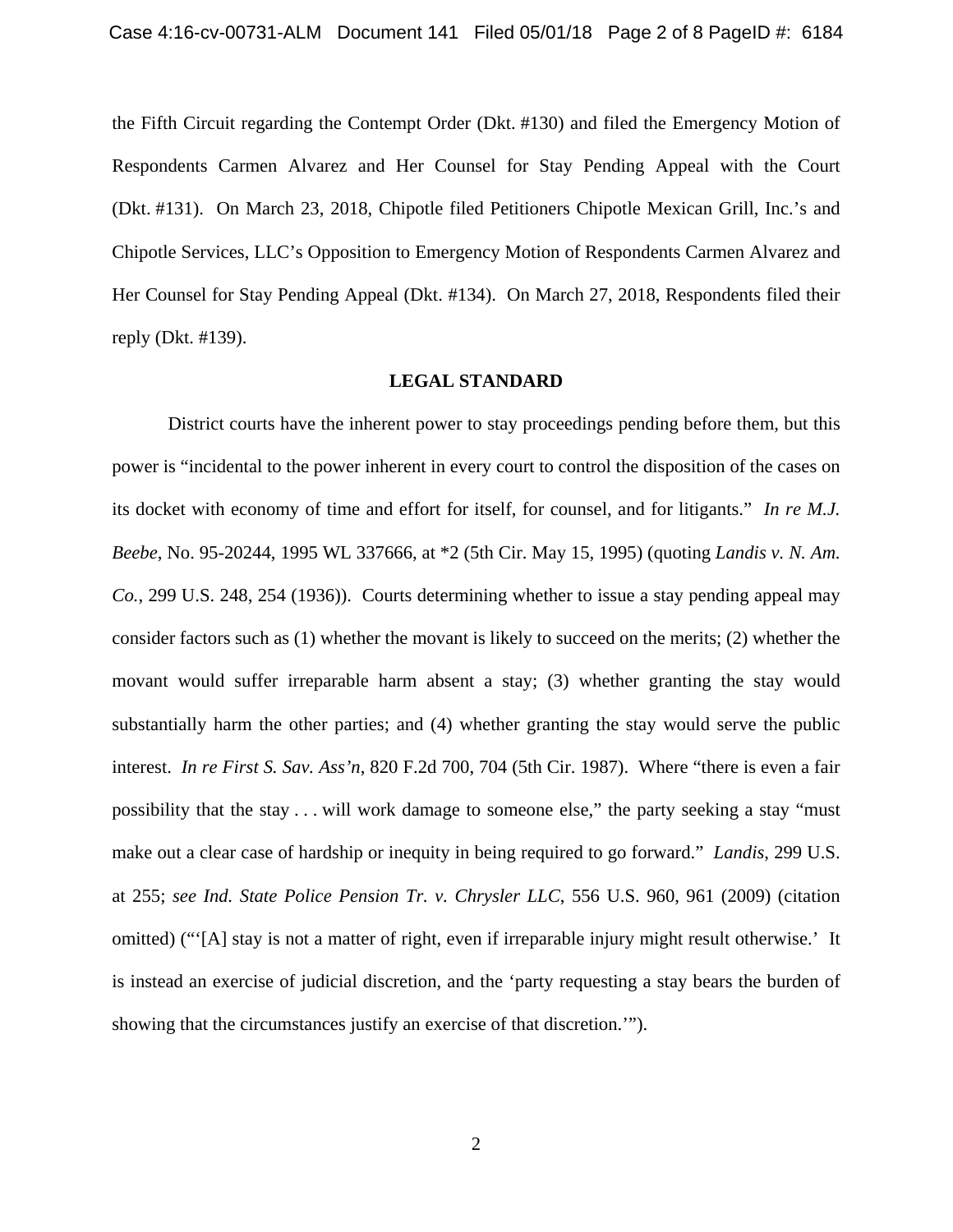## **ANALYSIS**

Respondents ask the Court to enter a stay of the Contempt Order pending their appeal because they can establish all four elements required by law. Chipotle contends that the Court should deny the stay because Chipotle will suffer substantial harm. Further, Chipotle contends that Respondents cannot satisfy the remaining elements necessary to justify the Court issuing a stay.

 In order to stay the Contempt Order, the movant must first demonstrate a likelihood of success on the merits on appeal. *See Planned Parenthood of Greater Tex. Surgical Health Servs. v. Abbott*, 734 F.3d 406, 410 (5th Cir. 2013). The Fifth Circuit has stated that "the movant need not always show a 'probability' of success on the merits; instead, the movant need only present a substantial case on the merits when a serious legal question is involved and show that the balance of equities weighs heavily in favor of granting the stay." *Ruiz v. Estelle*, 650 F.2d 555, 565–66 (5th Cir. Unit A June 1981) (citing *Providence Journal v. Fed. Bureau of Investigation*, 595 F.2d 889 (1st Cir. 1979); *Hous. Insulation Contractors Ass'n v. Nat'l Labor Relations Bd.*, 339 F.2d 868, 870 (5th Cir. 1964)). The Fifth Circuit further explained that "if the balance of equities (i.e. consideration of the other three factors) is not heavily tilted in the movant's favor, the movant must then make a more substantial showing of likelihood of success on the merits." *Id.*  The Court acknowledges that there are serious legal questions involved in the case, and as such, if Respondents demonstrate a substantial case on the merits, then this element is met.

 Respondents argue that there are "substantial arguments" that (1) they were not bound by the Court's Injunction and cannot be held in contempt, (2) the Court's Injunction did not clearly forbid the filing of a private lawsuit by Respondents, and (3) the Court had no personal jurisdiction over Respondents (Dkt. #131 at pp. 9, 14, 16). Chipotle counters that "Respondents' case is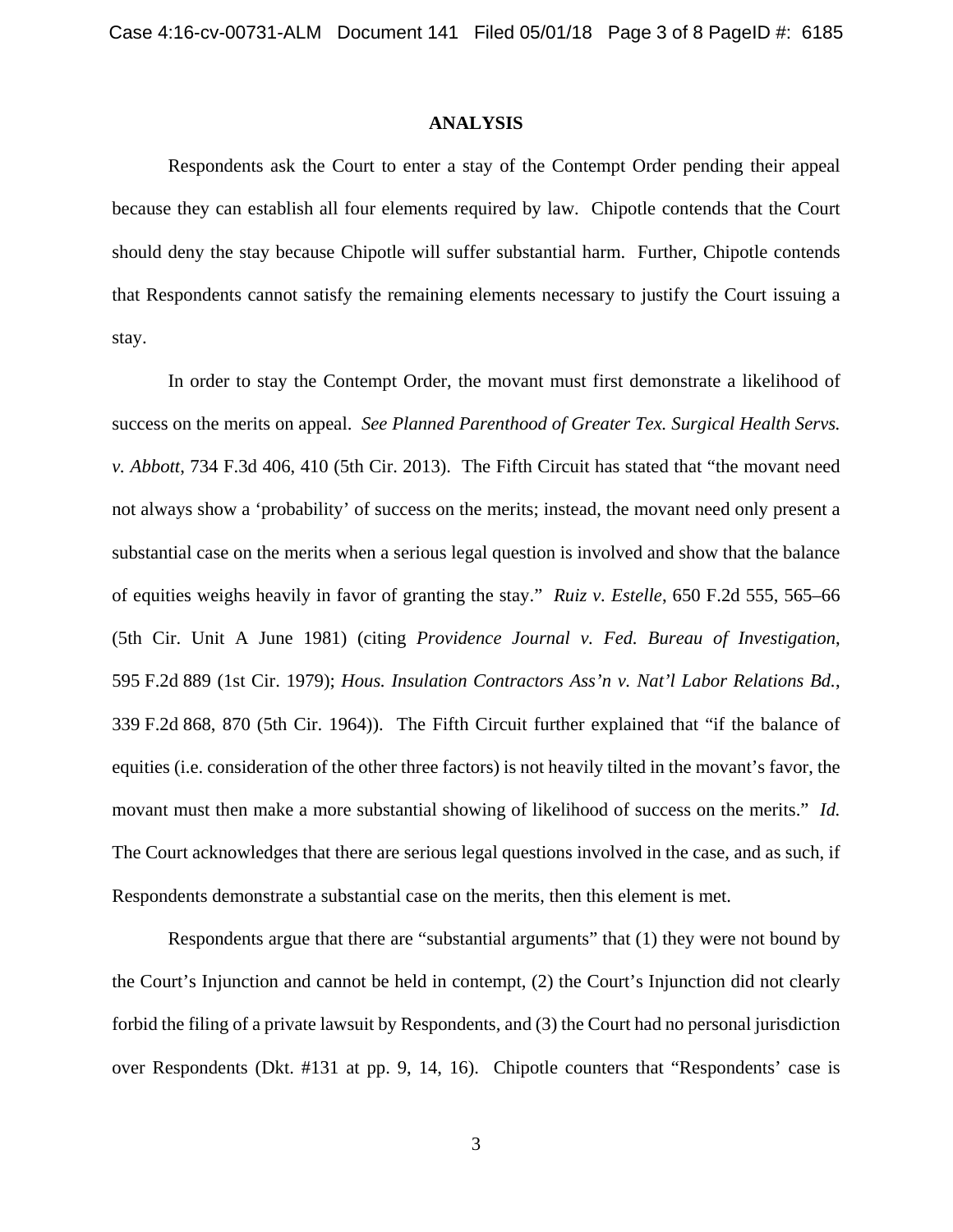meritless" and no precedent exists to bulwark Respondents' interpretation of the Court's Injunction (Dkt. #134 at p. 13). Chipotle claims that Respondents' arguments "amount to nothing more than a complaint that this Court should have reached a different conclusion." (Dkt. #134 at p. 13). Chipotle asserts that the Court properly applied the facts to the law and the Fifth Circuit will "likely review the Order solely for an abuse of discretion. . . ." (Dkt. #134 at p. 13).

The Fifth Circuit recognizes that a party presents a substantial case on the merits when there is a lack of precedent to clarify the issues at bar.<sup>2</sup> Given the novelty of this matter, there is a dearth of precedent that factually parallels it. Accordingly, Respondents have made a substantial case on the merits. Since Respondents have established that this proceeding involves a serious legal question presenting a substantial case on the merits, the Court asks whether the balance of equities favors granting a stay. *Ruiz*, 650 F.2d at 565–66.

Respondents claim that if Alvarez withdraws her allegations in the New Jersey Lawsuit based on the Final Rule, she will very likely not be able to pursue those same allegations again if the Contempt Order is overturned. Respondents contend that the DOL stayed its appeal of the Court's Injunction pending "new rule-making" and might entirely do away with the Final Rule during the "new rule-making" process. (Dkt. #139 at p. 2). Alvarez's lawyers contend that absent a stay, the Contempt Order will harm their professional opportunities and reputations. Chipotle counters that "Respondents may amend their complaint accordingly" if the Fifth Circuit overturns the Court's Injunction (Dkt. #134 at p. 3). Chipotle asserts that Alvarez's lawyers cannot claim any reputational damage since they continue to comment about the Contempt Order in the press

1

<sup>&</sup>lt;sup>2</sup> In *Ruiz*, the Fifth Circuit looked to case law to find a constitutional mandate for the disputed legal issue. 650 F.2d at 568. The court found that there was no "constitutionally mandated square footage requirement" for prison cells based on its reading of *Rhodes v. Chapman*, 101 S. Ct. 2392, 2395–2396 (1981), *Newman v. Alabama*, 559 F.2d 283, 288 (5th Cir. 1977), *William v. Edwards*, 547 F.2d 1206, 1215 (5th Cir. 1977). The Fifth Circuit subsequently found that "we know of no constitutional mandate for correctional units to be situated within 50 miles of a major metropolitan area in order to ensure adequate staffing. Therefore, we conclude that the State has made a substantial case on the merits. . . ." *Id.* at 574.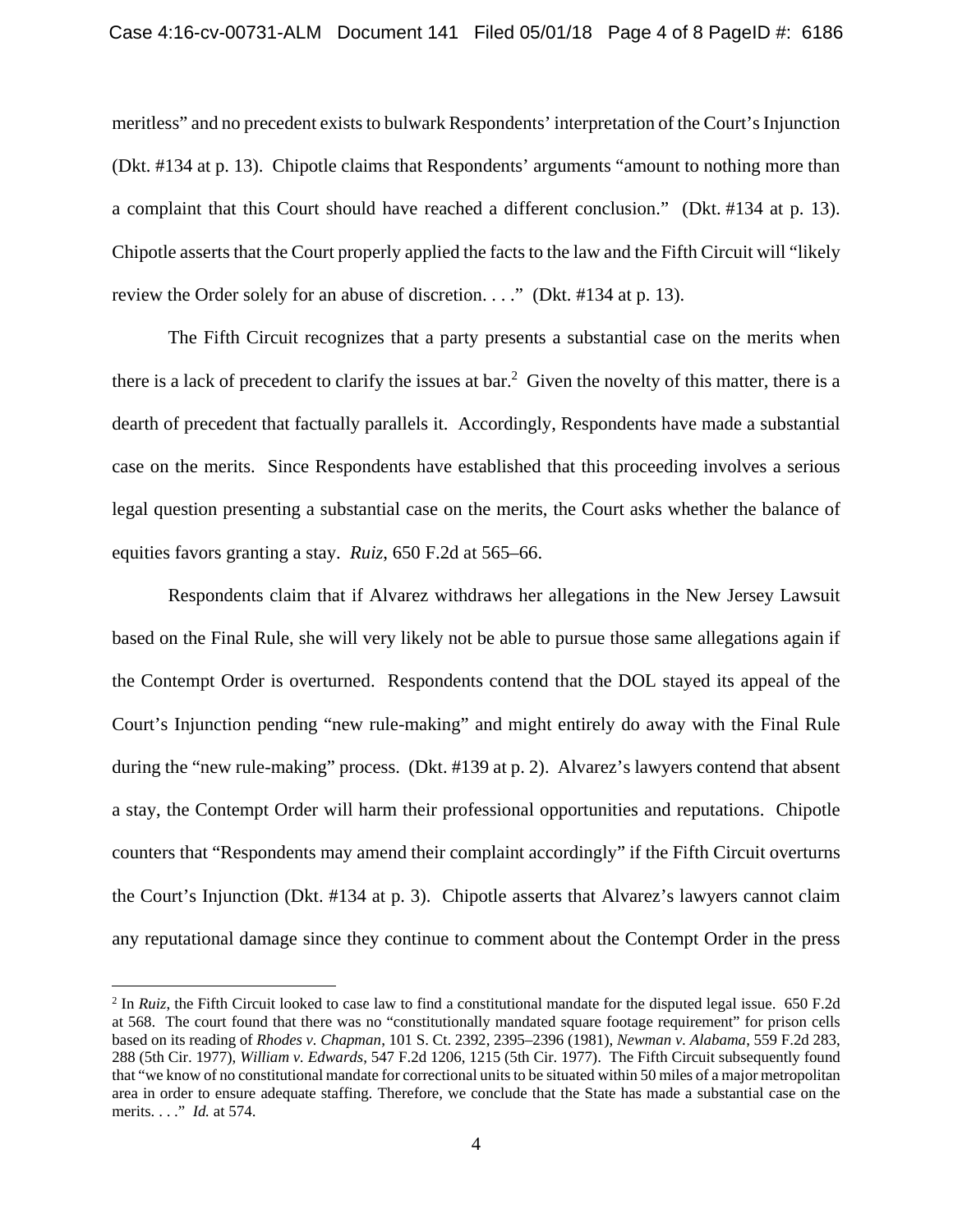(Dkt. #134 at p. 6). Finally, Chipotle avers that Alvarez's lawyers' claimed professional harm is "speculative, at most." (Dkt. #134 at p. 8).

 "[A]n 'injury is "irreparable" only if it cannot be undone through monetary remedies.'" *Burgess v. Fed. Deposit Ins. Corp.,* 871 F.3d 297, 304 (5th Cir. 2017) (quoting *Enter. Int'l, Inc. v. Corporacion Estatal Petrolera Ecuatoriana*, 762 F.2d 464 F.2d 464, 472 (5th Cir. 1985)) (quoting *Deerfield Med. Ctr. v. City of Deerfield Beach*, 661 F.2d 328, 338 (5th Cir. Unit B Nov. 1981)). "'The possibility that adequate compensatory or other corrective relief will be available at a later date, in the ordinary course of litigation, weighs heavily against a claim of irreparable harm." *Sampson v. Murray*, 415 U.S. 61, 90 (1974) (quoting *Va. Petrol. Jobbers Ass'n v. Fed. Power Comm'n*, 259 F.3d 921, 925 (D.C. Cir. 1958)).

Alvarez's lawyers' prospective professional harm due to the Contempt Order qualifies as irreparable harm for purposes of this stay analysis. In their supporting affidavits, Alvarez's lawyers explained that citation for contempt will cause "immediate and irreparable harm" to them. (Dkt. #131, Exhibit B at p. 2; Dkt. #131, Exhibit C at p. 3; Dkt. #131, Exhibit D at p. 2).

In his affidavit, Sellers avers that his firm practices before many courts *pro hac vice*, a citation for contempt "must be disclosed in the applications for [*pro hac vice*] admission, and [such disclosure] may provide a ground on which admission may be denied." (Dkt. #131, Exhibit B at p. 3). Sellers also asserts that his firm often represents state and local governments and other public entities. (Dkt. #131, Exhibit B at p. 3). Sellers testifies that "[i]n [his] experience," citation for contempt "is weighed as one factor in a public entity's decision to award a contract to outside legal counsel." (Dkt. #131, Exhibit B at p. 3). Sellers next testifies that his firm represents class actions and "[c]itation of contempt may affect [his] firm's ability to qualify as counsel for the class pursuant to Rule 23, Fed.R.Civ.P." (Dkt. #131, Exhibit B at p. 3).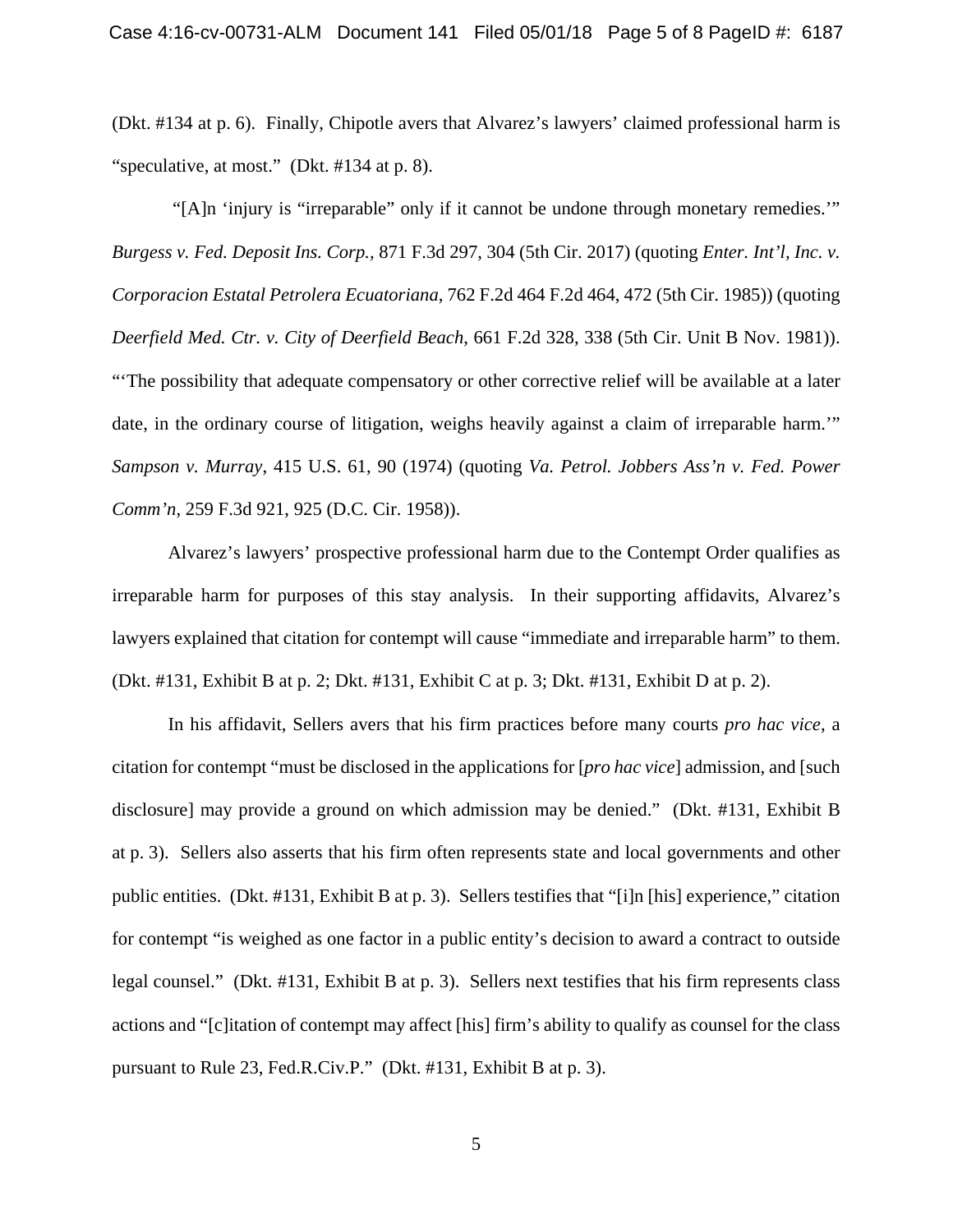In his affidavit, Swartz testifies that he practices *pro hac vice* before many courts and that a "contempt order must be disclosed in the applications for admission and provides a ground on which admission may be denied." (Dkt. #131, Exhibit C at p. 3). Swartz also asserts that his firm represents parties in class actions and "[t]he contempt order may affect [his] firm's ability to qualify as counsel for the class pursuant to Fed. R. Civ. P. 23." (Dkt. #131, Exhibit C at p. 3).

In his affidavit, Savits testifies that he must "report any sanction" he receives to the North Carolina Board of Law Examiners—from whom he is seeking admission to the North Carolina Bar. Savits avers that the citation for contempt "could place [his] comity admission in jeopardy." (Dkt. #131, Exhibit D at p. 3). Savits also contends that a citation for contempt is considered for *pro hac vice* admissions, which are important to his employment law practice. Savits testifies that a "citation of contempt may affect [his] firm's ability to qualify as counsel for the class pursuant to Rule 23, Fed.R.Civ.P." (Dkt. #131, Exhibit D at p. 3). Savits's affidavit concludes, "[e]ven if the citation of contempt is ultimately reversed, its effect on these decisions would generally be irreversible, as the opportunities for which my firm was considered will have passed and will have been offered to other firms instead." (Dkt. #131, Exhibit D at p. 3). Accordingly, though Alvarez's claimed risk is too speculative to qualify as irreparable harm<sup>3</sup>, Alvarez's lawyers have adequately demonstrated that they face irreparable harm absent a stay.

 Respondents argue that Chipotle will suffer no substantial harm if a stay is granted since Respondents asked to stay the New Jersey Lawsuit pending the outcome of their appeal of the

<u>.</u>

<sup>&</sup>lt;sup>3</sup> When evaluating claimed irreparable harm for a motion to stay proceedings, the Fifth Circuit applies criteria that is very similar to that it uses to assess irreparable harm in a motion for preliminary injunction. *Burgess*, 871 F.3d at 304 (applying the criteria for irreparable harm from *Enterprise International, Inc.*, 762 F.2d at 472—a case involving a preliminary injunction—to assess claimed irreparable harm in a motion to stay proceedings). Under such criteria, alleged irreparable harm cannot be speculative. *See Winter v. Natural Res. Def. Council, Inc.*, 555 U.S. 7, 21–22 (2008) (emphasis added) (finding that a movant must show that "he is *likely* to suffer irreparable harm. . . ."); *See also United States v. Emerson*, 270 F.3d 203, 262 (5th Cir. 2001) (emphasis in original) ("Speculative injury is not sufficient; there must be more than an unfounded fear on the part of the applicant . . . *A presently existing actual threat must be shown*.").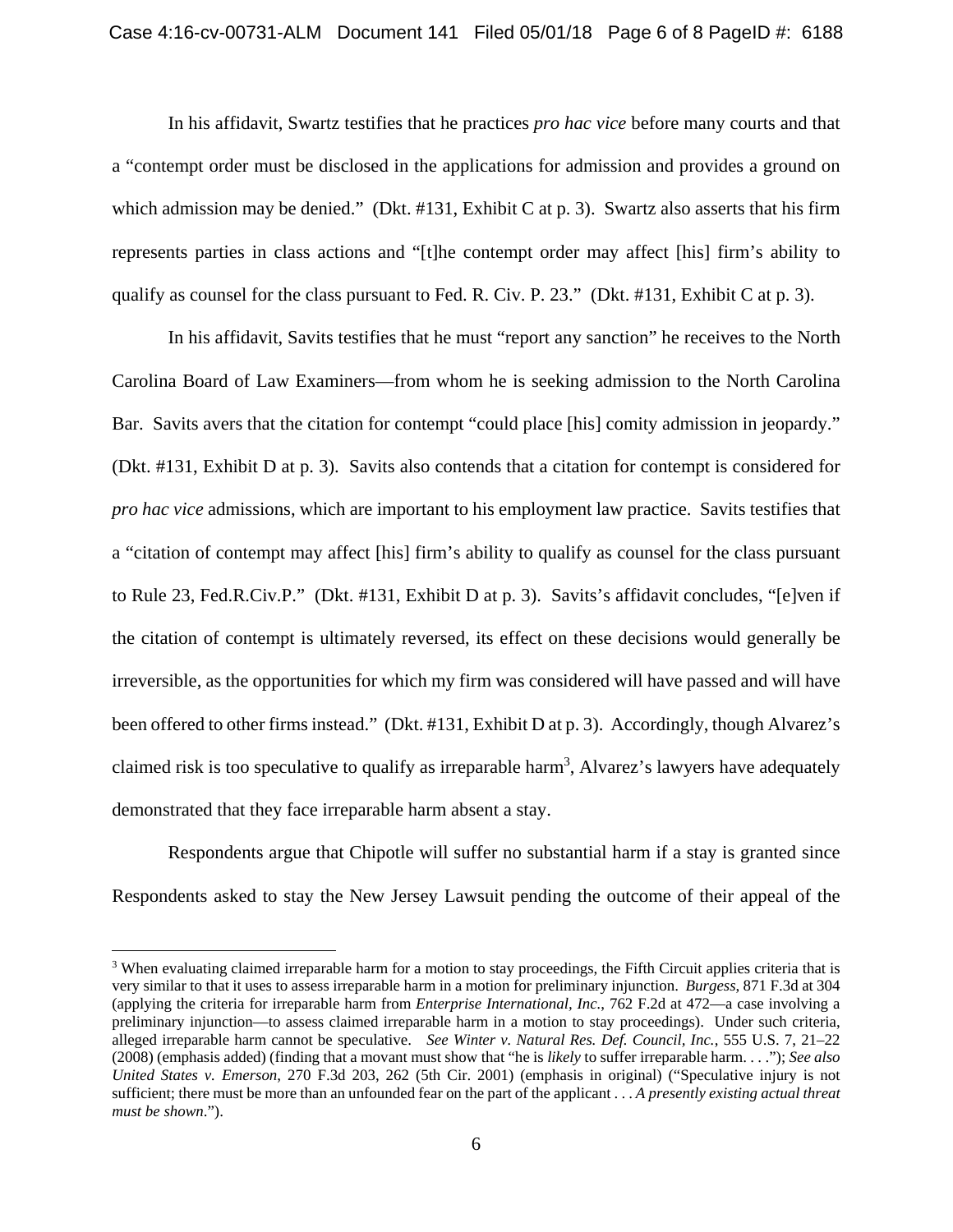Contempt Order (Dkt. #131 at p. 19; Dkt. #131, Exhibit A). Chipotle counters that it will suffer substantial harm if a stay is granted as it will have to continue defending a lawsuit based on a law that does not exist. Chipotle further claims that if the stay is granted, the class of plaintiffs for the New Jersey Lawsuit could grow, augmenting that action's pretrial litigation and discovery costs.<sup>4</sup> Chipotle asserts that this harm outweighs Respondents' claimed irreparable harm.

If the Court were not to stay the Contempt Order pending appeal, the New Jersey Lawsuit would still be stayed, barring any possibility that Chipotle might shoulder pretrial or discovery expenses regardless of whether the class of plaintiffs grows or not. Thus, Chipotle has not demonstrated that it will suffer substantial harm due to a stay.

Respondents maintain that public interest supports issuing a stay of the Contempt Order until the Fifth Circuit can resolve the complex and important issues in this case. Chipotle counters that a stay will not serve the public interest as there is a compelling public interest in the efficient resolution of the New Jersey Lawsuit and in enforcing court orders. Here, the primary issue presented on appeal—whether the third-party Respondents are subject to contempt for violating the Court's Injunction against the enactment and enforcement of a federal agency's rule—is serious to both the litigants and to the public at large. *See Wildmon v. Berwick Universal Pictures*, 983 F.2d 21, 23–24 (5th Cir. 1992) (deciding a serious legal question exists when there are legal issues that involve significant public concerns and impact federal and/or state relations). Neither

 $\overline{a}$ 

<sup>4</sup> Courts have recognized that the cost of pretrial litigation and discovery for defending a class action lawsuit with numerous plaintiffs can amount to irreparable hardship. *Pena v. Taylor Farms Pacific, Inc.*, 2015 WL 5103157 at \*5 (E.D. Cal. Aug. 31, 2015) (class size: "several thousand" members); *Risinger v. SOC LLC*, 2015 WL 7573191 at \*2– 3 (D. Nev. Nov. 24, 2015) (class size: 4,000 plaintiffs); *Brown v. Wal-Mart Stores, Inc.*, 2012 WL 5818300, at \*4 (N.D. Cal. Nov. 15, 2012) (class size: 22,000 plaintiffs). The prospective class in this matter numbers, at most, in the hundreds, rather than the thousands or tens of thousands (Dkt. #134 at p. 4). Nevertheless, the Court appreciates the pretrial burdens that accompany a large class of plaintiffs. Respondents, however, asked the New Jersey District Court to stay the New Jersey Lawsuit pending the outcome of their appeal of the Court's Contempt Order. Consequently, no pretrial litigation or discovery will occur and Chipotle will shoulder no pretrial litigation costs if the Court grants a stay.